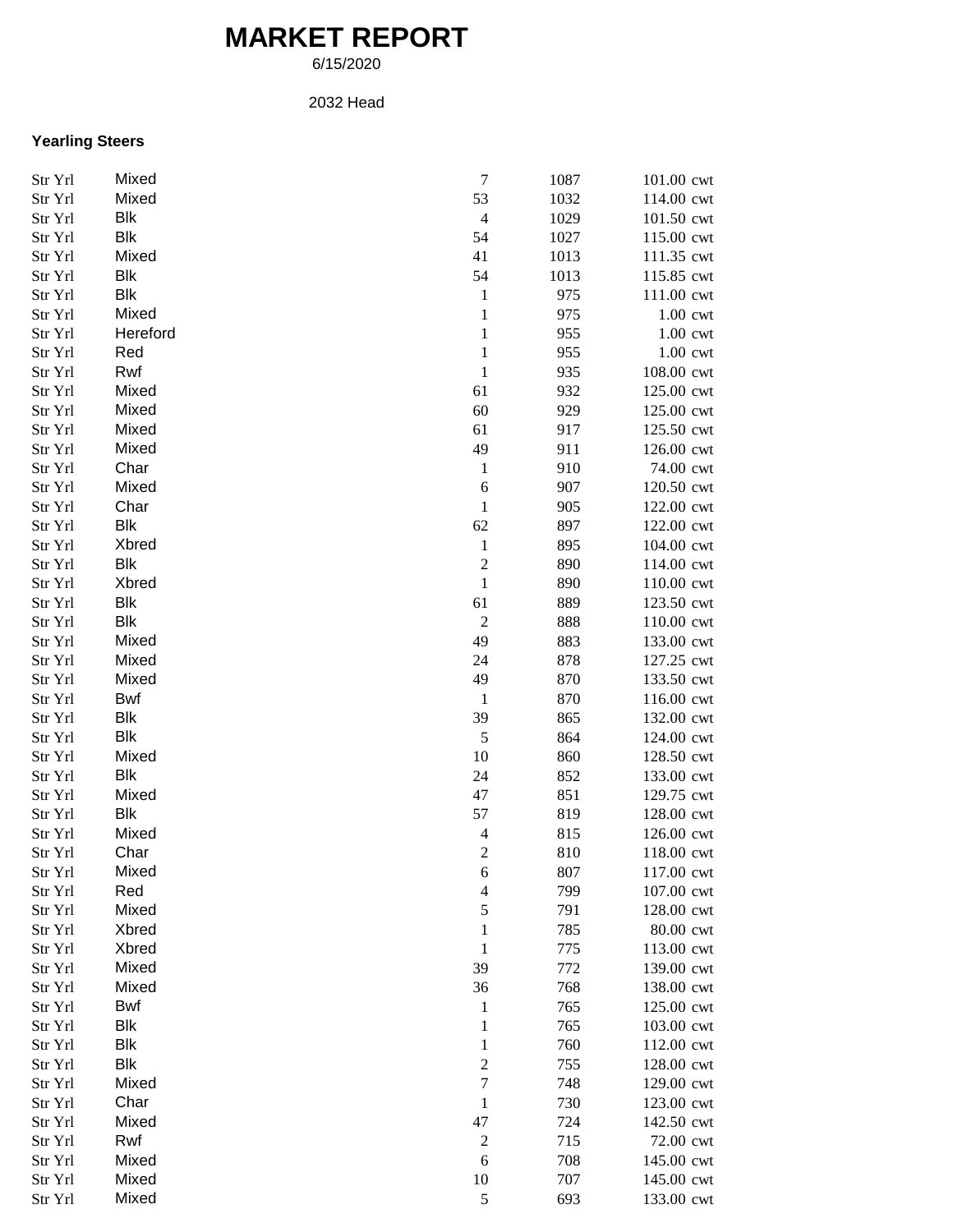| Str Yrl             | Mixed      | $\overline{7}$          | 679 | 121.00 cwt |
|---------------------|------------|-------------------------|-----|------------|
| Str Yrl             | Mixed      | $\overline{\mathbf{c}}$ | 678 | 111.00 cwt |
| Str Yrl             | <b>Blk</b> | $\overline{c}$          | 675 | 141.00 cwt |
| Str Yrl             | Mixed      | 8                       | 668 | 142.00 cwt |
| Str Yrl             | <b>Blk</b> | $\mathbf{1}$            | 665 | 113.00 cwt |
| Str Yrl             | <b>Blk</b> | 15                      | 661 | 137.00 cwt |
| Str Yrl             | <b>Bwf</b> | $\mathbf 1$             | 660 | 136.00 cwt |
| Str Yrl             | <b>Blk</b> | $\mathbf{1}$            | 655 | 108.00 cwt |
| Str Yrl             | <b>Blk</b> | $\overline{c}$          | 645 | 141.00 cwt |
| Str Yrl             | <b>Blk</b> | $\overline{\mathbf{c}}$ | 635 | 99.00 cwt  |
| Str Yrl             | US         | $\mathbf{1}$            | 625 | 30.00 cwt  |
| Str Yrl             | Mixed      | 13                      | 614 | 153.50 cwt |
| Str Yrl             | <b>Blk</b> | $\mathbf{1}$            | 610 | 95.00 cwt  |
| Str Yrl             | Mixed      | 23                      | 608 | 152.00 cwt |
| Str Yrl             | <b>Blk</b> | $\sqrt{2}$              | 608 | 148.00 cwt |
| Str Yrl             | <b>Blk</b> | 8                       | 594 | 148.00 cwt |
| Str Yrl             | Bwf        | 5                       | 591 | 153.00 cwt |
| Str Yrl             | Red        | $\overline{4}$          | 588 | 149.00 cwt |
| Str Yrl             | Char       | $\mathbf{1}$            | 585 | 89.00 cwt  |
| Str Yrl             | <b>Blk</b> | $\overline{c}$          | 558 | 138.00 cwt |
| Str Yrl             | <b>Blk</b> | 5                       | 512 | 156.00 cwt |
| Str Yrl             | <b>Blk</b> | $\overline{c}$          | 508 | 155.00 cwt |
| Str Yrl             | Rwf        | $\,1$                   | 505 | 30.00 cwt  |
| Str Yrl             | <b>Blk</b> | $\mathbf{1}$            | 500 | 160.00 cwt |
| Str Yrl             | Rwf        | $\mathbf{1}$            | 500 | 101.00 cwt |
| Str Yrl             | Bwf        | $\mathbf{1}$            | 495 | 130.00 cwt |
|                     | <b>Blk</b> | 5                       | 490 | 166.00 cwt |
| Str Yrl             | <b>Blk</b> |                         | 485 |            |
| Str Yrl             | <b>Blk</b> | 3<br>$\,1$              | 475 | 105.00 cwt |
| Str Yrl             |            |                         | 459 | 116.00 cwt |
| Str Yrl             | Mixed      | 17                      |     | 176.00 cwt |
| Str Yrl             | Bwf        | $\overline{c}$          | 453 | 166.00 cwt |
| Str Yrl             | Xbred      | $\mathbf 1$             | 450 | 65.00 cwt  |
| Str Yrl             | <b>Blk</b> | $\,$ 8 $\,$             | 429 | 168.00 cwt |
| Str Yrl             | Mixed      | $\overline{c}$          | 418 | 159.00 cwt |
| Str Yrl             | <b>Blk</b> | $\mathbf 1$             | 415 | 170.00 cwt |
| Str Yrl             | <b>Bwf</b> | $\mathbf{1}$            | 410 | 142.00 cwt |
| Str Yrl             | Blk        | $\mathbf{1}$            | 320 | 116.00 cwt |
| Str Yrl             | <b>Blk</b> | $\boldsymbol{2}$        | 293 | 171.00 cwt |
| Str Yrl             | Char       | $\mathbf{1}$            | 210 | 435.00 hd  |
| <b>Steer Calves</b> |            |                         |     |            |
| Str Calf            | Bwf        | $\mathbf{1}$            | 715 | 136.00 cwt |
| Str Calf            | <b>Blk</b> | 1                       | 630 | 137.00 cwt |
| Str Calf            | <b>Blk</b> | 1                       | 585 | 149.00 cwt |
| Str Calf            | Xbred      | $\mathbf{1}$            | 580 | 78.00 cwt  |
| Str Calf            | <b>Blk</b> | 24                      | 564 | 161.00 cwt |
| Str Calf            | Mixed      | $\sqrt{2}$              | 483 | 155.00 cwt |
| Str Calf            | Mixed      | 29                      | 464 | 169.50 cwt |
| Str Calf            | <b>Blk</b> | 1                       | 425 | 185.00 cwt |
| Str Calf            | <b>Blk</b> | 16                      | 425 | 175.00 cwt |
| Str Calf            | Xbred      | 5                       | 358 | 91.00 cwt  |
| Str Calf            | Mixed      | $\tau$                  | 339 | 207.00 cwt |
| Str Calf            | Mixed      | 14                      | 330 | 206.50 cwt |
| Str Calf            | <b>Blk</b> | 8                       | 276 | 211.00 cwt |
| Str Calf            | Mixed      | 3                       | 263 | 209.00 cwt |
| Str Calf            | <b>Blk</b> | $\mathbf{1}$            | 165 | 410.00 hd  |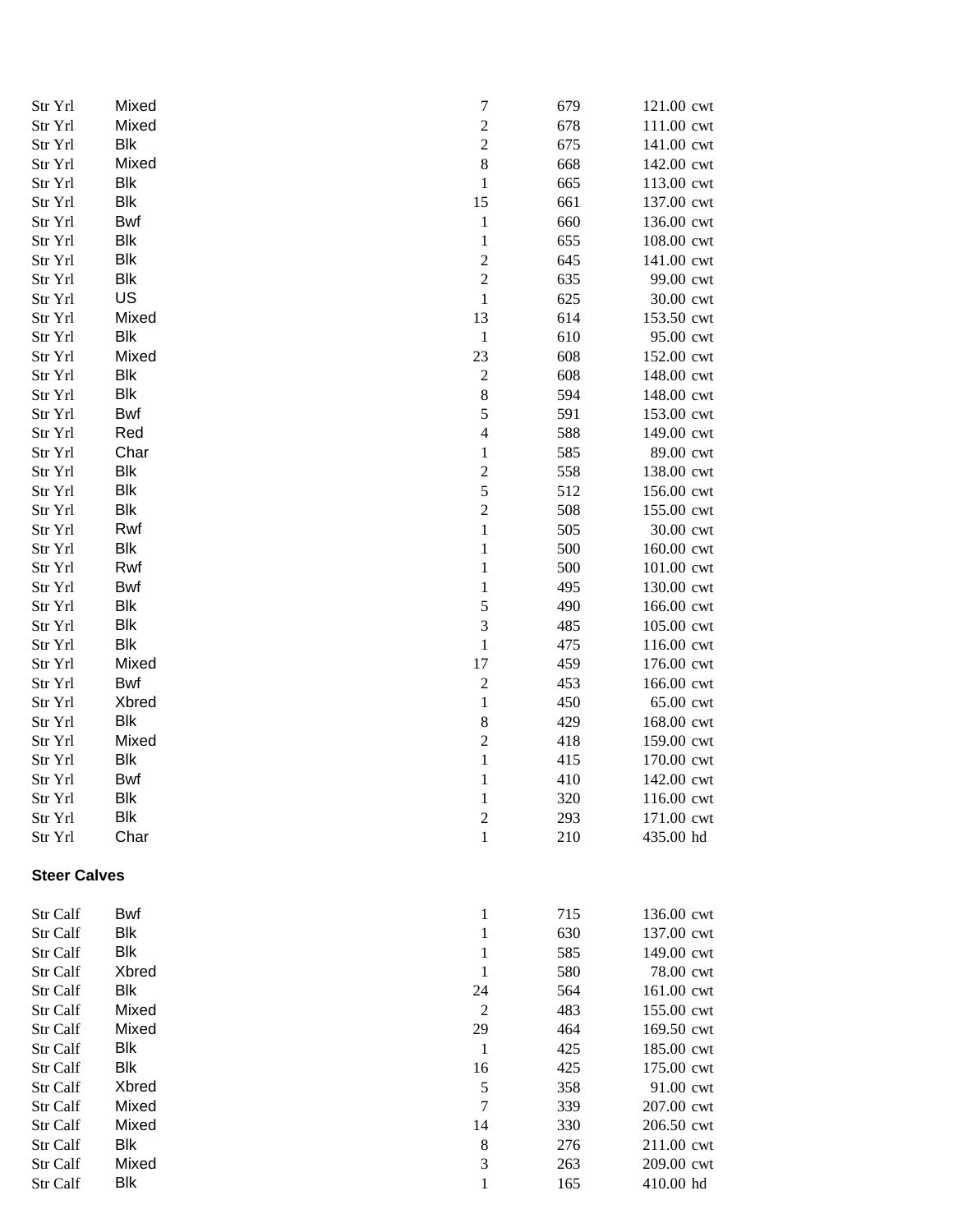## **Yearling Heifers**

| Hfr Yrl              | Mixed      | 8                        | 949 | 94.00 cwt  |
|----------------------|------------|--------------------------|-----|------------|
| Hfr Yrl              | <b>Blk</b> | $\,1$                    | 940 | 60.00 cwt  |
| Hfr Yrl              | Mixed      | $\overline{4}$           | 938 | 93.00 cwt  |
| Hfr Yrl              | <b>Bwf</b> | $\mathbf{1}$             | 860 | 113.75 cwt |
| Hfr Yrl              | Blk        | 45                       | 859 | 113.75 cwt |
| Hfr Yrl              | Rwf        | $\mathfrak{Z}$           | 847 | 109.00 cwt |
| Hfr Yrl              | <b>Blk</b> | $\mathbf{1}$             | 835 | 105.00 cwt |
| Hfr Yrl              | Mixed      | $\overline{c}$           | 805 | 108.00 cwt |
| Hfr Yrl              | <b>Blk</b> | 13                       | 795 | 112.00 cwt |
| Hfr Yrl              | Mixed      | 37                       | 787 | 118.00 cwt |
| Hfr Yrl              | Mixed      | 5                        | 781 | 104.50 cwt |
| Hfr Yrl              | Mixed      | $\overline{4}$           | 729 | 122.50 cwt |
| Hfr Yrl              | <b>Blk</b> | $\,1$                    | 725 | 77.00 cwt  |
| Hfr Yrl              | Blk        | $\mathbf 1$              | 725 | 135.00 cwt |
| Hfr Yrl              | Mixed      | 16                       | 713 | 124.25 cwt |
| Hfr Yrl              | <b>Blk</b> | $\overline{c}$           | 708 | 119.00 cwt |
| Hfr Yrl              | <b>Blk</b> | 5                        | 677 | 124.00 cwt |
| Hfr Yrl              | <b>Blk</b> | $\,1$                    | 675 | 124.00 cwt |
| Hfr Yrl              | <b>Blk</b> | $\overline{7}$           | 665 | 124.50 cwt |
| Hfr Yrl              | <b>Blk</b> | 45                       | 664 | 131.00 cwt |
| Hfr Yrl              | <b>Blk</b> | $\overline{4}$           | 664 | 121.00 cwt |
| Hfr Yrl              | Mixed      | 30                       | 642 | 134.00 cwt |
| Hfr Yrl              | Dairy      | $\overline{c}$           | 608 | 45.00 cwt  |
| Hfr Yrl              | Mixed      | $\overline{c}$           | 600 | 126.50 cwt |
| Hfr Yrl              | <b>Blk</b> | 27                       | 586 | 135.00 cwt |
| Hfr Yrl              | <b>Blk</b> | $\overline{c}$           | 570 | 122.00 cwt |
| Hfr Yrl              | <b>Blk</b> | 6                        | 570 | 119.00 cwt |
| Hfr Yrl              | Mixed      | 13                       | 551 | 143.00 cwt |
| Hfr Yrl              | Dairy      | $\overline{c}$           | 548 | 40.00 cwt  |
| Hfr Yrl              | <b>Blk</b> | $\,1$                    | 535 | 125.00 cwt |
| Hfr Yrl              | <b>Blk</b> | $\overline{c}$           | 533 | 110.00 cwt |
| Hfr Yrl              | <b>Blk</b> | $\,1$                    | 520 | 135.00 cwt |
| Hfr Yrl              | <b>Blk</b> | 3                        | 518 | 139.00 cwt |
| Hfr Yrl              | <b>Blk</b> | $\overline{c}$           | 508 | 108.00 cwt |
| Hfr Yrl              | <b>Blk</b> | 9                        | 500 | 142.00 cwt |
| Hfr Yrl              | <b>Blk</b> | $\overline{2}$           | 480 | 135.00 cwt |
| Hfr Yrl              | Blk        | 1                        | 470 | 140.00 cwt |
| Hfr Yrl              | <b>Blk</b> | $\mathbf{1}$             | 435 | 120.00 cwt |
| Hfr Yrl              | <b>Blk</b> | $\overline{\mathcal{L}}$ | 420 | 145.00 cwt |
|                      |            |                          |     |            |
| <b>Heifer Calves</b> |            |                          |     |            |
| Hfr Calf             | <b>Blk</b> | $\mathbf{1}$             | 765 | 102.00 cwt |
| Hfr Calf             | Xbred      | $\mathbf{1}$             | 660 | 106.00 cwt |
| Hfr Calf             | Mixed      | $\boldsymbol{2}$         | 650 | 119.00 cwt |
| <b>Hfr</b> Calf      | Char       | $\mathbf{1}$             | 605 | 125.00 cwt |
| Hfr Calf             | Mixed      | 3                        | 590 | 118.00 cwt |
| Hfr Calf             | Mixed      | 24                       | 563 | 139.00 cwt |
| Hfr Calf             | <b>Blk</b> | $\mathbf{1}$             | 515 | 128.00 cwt |
| Hfr Calf             | Mixed      | 3                        | 503 | 113.00 cwt |
| Hfr Calf             | <b>Blk</b> | 3                        | 465 | 118.00 cwt |
| Hfr Calf             | Mixed      | 29                       | 447 | 152.00 cwt |
| Hfr Calf             | Mixed      | $\,8\,$                  | 421 | 153.00 cwt |
| Hfr Calf             | Blk        | 1                        | 415 | 125.00 cwt |
| Hfr Calf             | Mixed      | $\overline{4}$           | 401 | 128.00 cwt |
| Hfr Calf             | Mixed      | 19                       | 343 | 167.00 cwt |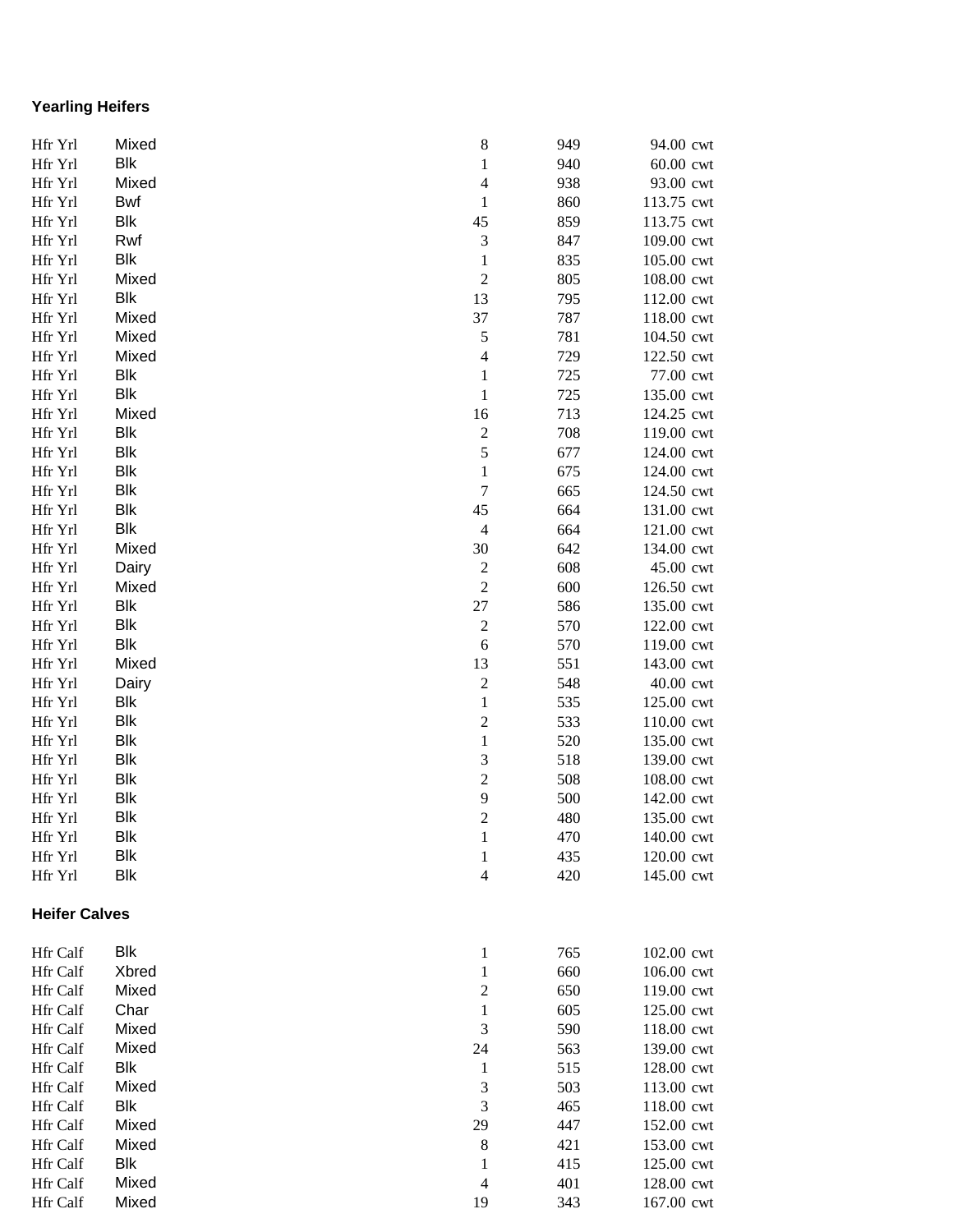| Hfr Calf           | Mixed      | 11                                                           | 342  | 163.50 cwt |
|--------------------|------------|--------------------------------------------------------------|------|------------|
| Hfr Calf           | Blk        | $\mathbf{1}$                                                 | 285  | 122.00 cwt |
| Hfr Calf           | Mixed      | 10                                                           | 252  | 190.00 cwt |
| Hfr Calf           | Blk        | $\mathbf{1}$                                                 | 195  | 375.00 hd  |
| Hfr Calf           | Char       | $\mathbf{1}$                                                 | 110  | 225.00 hd  |
|                    |            |                                                              |      |            |
| <b>Bull Calves</b> |            |                                                              |      |            |
| <b>Bull Calf</b>   | Mixed      | $\mathfrak 3$                                                | 885  | 95.00 cwt  |
| <b>Bull Calf</b>   | Mixed      | 3                                                            | 777  | 112.00 cwt |
| <b>Bull Calf</b>   | Blk        | $\overline{c}$                                               | 750  | 118.00 cwt |
| <b>Bull Calf</b>   | Xbred      | $\mathbf{1}$                                                 | 730  | 111.00 cwt |
| <b>Bull Calf</b>   | Blk        | $\mathfrak 3$                                                | 722  | 111.00 cwt |
| <b>Bull Calf</b>   | Xbred      | $\sqrt{2}$                                                   | 715  | 97.00 cwt  |
| <b>Bull Calf</b>   | Bwf        | $\mathfrak{2}$                                               | 648  | 130.00 cwt |
| <b>Bull Calf</b>   | <b>Blk</b> | 3                                                            | 633  | 121.00 cwt |
| <b>Bull Calf</b>   | Mixed      | 6                                                            | 627  | 119.00 cwt |
| <b>Bull Calf</b>   | Mixed      | $\mathfrak 3$                                                | 542  | 123.00 cwt |
| <b>Bull Calf</b>   | Char       | $\mathbf{1}$                                                 | 465  | 148.00 cwt |
| <b>Bull Calf</b>   | Xbred      | 1                                                            | 460  | 126.00 cwt |
| <b>Bull Calf</b>   | Bwf        | 1                                                            | 455  | 154.00 cwt |
| <b>Bull Calf</b>   | Mixed      | 6                                                            | 443  | 125.00 cwt |
| <b>Bull Calf</b>   | <b>Blk</b> | 1                                                            | 370  | 169.00 cwt |
| <b>Bull Calf</b>   | <b>Blk</b> | 1                                                            | 260  | 480.00 hd  |
| <b>Bull Calf</b>   | Blk        | $\mathbf{1}$                                                 | 135  | 150.00 hd  |
| <b>Bull Calf</b>   | Char       | $\mathbf{1}$                                                 | 110  | 250.00 hd  |
| Pairs              |            |                                                              |      |            |
| Pair               | <b>Blk</b> | 5                                                            | 1412 | 1250.00 pr |
| Pair               | Bwf        | $\sqrt{2}$                                                   | 1260 | 1070.00 pr |
| Pair               | <b>Blk</b> | 1                                                            | 1215 | 63.00 cwt  |
| Pair               | Blk        | 1                                                            | 1190 | 1000.00 pr |
| Pair               | Char       | $\sqrt{2}$                                                   | 1123 | 1000.00 pr |
| Cows               |            |                                                              |      |            |
| $_{\rm{Cow}}$      | Red        | $\mathbf{1}$                                                 | 1555 | 73.00 cwt  |
| $_{\text{Cow}}$    | <b>Blk</b> | $\mathbf{1}$                                                 | 1510 | 1000.00 hd |
| Cow                | <b>Blk</b> | 1                                                            | 1505 | 68.00 cwt  |
| $_{\text{Cow}}$    | <b>Blk</b> | $\overline{4}$                                               | 1494 | 70.00 cwt  |
| $_{\text{Cow}}$    | <b>Bwf</b> | 1                                                            | 1465 | 67.00 cwt  |
| $_{\text{Cow}}$    | <b>Blk</b> | 1                                                            | 1400 | 65.00 cwt  |
| Cow                | <b>Blk</b> | 1                                                            | 1370 | 62.00 cwt  |
| $_{\text{Cow}}$    | <b>Blk</b> | $\boldsymbol{2}$                                             | 1350 | 65.00 cwt  |
| $_{\text{Cow}}$    | <b>Blk</b> | $\overline{2}$                                               | 1350 | 67.00 cwt  |
| $_{\text{Cow}}$    | Red        | 1                                                            | 1325 | 67.00 cwt  |
| $_{\text{Cow}}$    | <b>Blk</b> | 9                                                            | 1297 | 63.00 cwt  |
| $_{\text{Cow}}$    | Hereford   | 1                                                            | 1290 | 65.00 cwt  |
| Cow                | Mixed      | 6                                                            | 1286 | 63.50 cwt  |
| $_{\text{Cow}}$    | Blk        | 1                                                            | 1275 | 62.00 cwt  |
| Cow                | Char       | 1                                                            | 1275 | 69.00 cwt  |
| $_{\text{Cow}}$    | Blk        | 1                                                            | 1230 | 65.00 cwt  |
| $_{\text{Cow}}$    | Blk        | 1                                                            | 1200 | 65.00 cwt  |
| $_{\text{Cow}}$    | <b>Blk</b> | $\mathfrak{2}% =\mathfrak{2}\left( \mathfrak{2}\right) ^{2}$ | 1200 | 63.00 cwt  |
| Cow                | <b>Blk</b> | $\overline{c}$                                               | 1190 | 63.00 cwt  |
| Cow                | <b>Blk</b> | $\mathbf{1}$                                                 | 1190 | 62.00 cwt  |
| $_{\text{Cow}}$    | <b>Blk</b> | $\overline{4}$                                               | 1184 | 63.00 cwt  |
|                    |            |                                                              |      |            |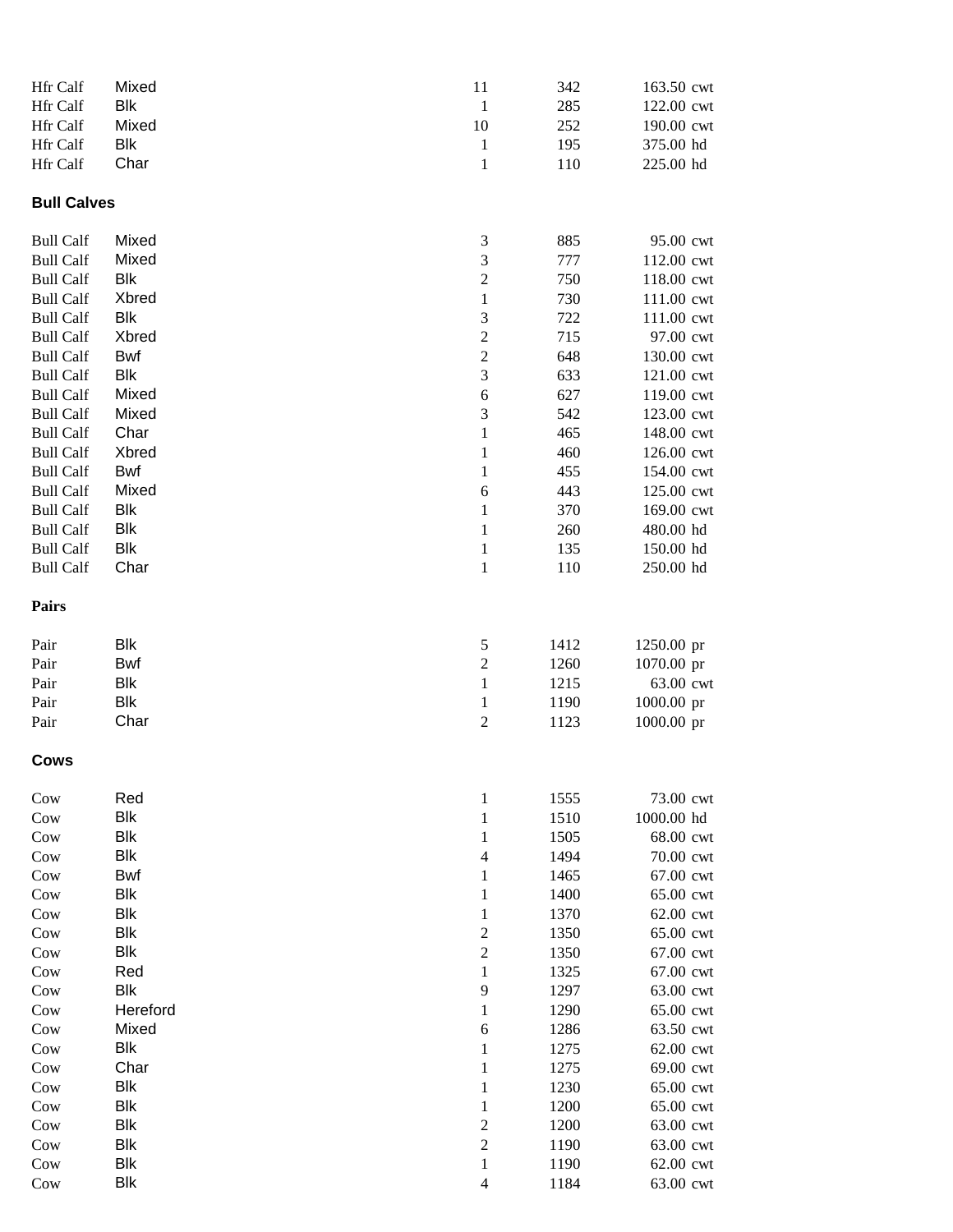| Cow          | <b>Blk</b> | $\ensuremath{\mathfrak{Z}}$ | 1172 | 61.00 cwt  |
|--------------|------------|-----------------------------|------|------------|
| Cow          | <b>Blk</b> | $\,1$                       | 1170 | 61.00 cwt  |
| Cow          | <b>Blk</b> | 9                           | 1167 | 62.50 cwt  |
| Cow          | <b>Blk</b> | $\sqrt{2}$                  | 1158 | 63.00 cwt  |
| Cow          | <b>Blk</b> | $\mathbf 1$                 | 1155 | 64.00 cwt  |
| Cow          | <b>Blk</b> | $10\,$                      | 1142 | 63.00 cwt  |
| Cow          | <b>Blk</b> | $\sqrt{2}$                  | 1140 | 64.00 cwt  |
| Cow          | Mixed      | $10\,$                      | 1139 | 64.00 cwt  |
| Cow          | <b>Blk</b> | $\,1$                       | 1135 | 62.00 cwt  |
| Cow          | Char       | $\mathbf{1}$                | 1130 | 56.00 cwt  |
| Cow          | Mixed      | $\mathfrak{Z}$              | 1123 | 59.00 cwt  |
| Cow          | Mixed      | 10                          | 1109 | 62.00 cwt  |
| Cow          | Red        | $\mathbf{1}$                | 1100 | 69.00 cwt  |
| Cow          | Mixed      | 9                           | 1098 | 62.00 cwt  |
| Cow          | <b>Blk</b> | $\,1$                       | 1095 | 64.00 cwt  |
| Cow          | <b>Blk</b> | $\sqrt{2}$                  | 1090 | 60.00 cwt  |
| Cow          | Mixed      | 3                           | 1087 | 59.00 cwt  |
| Cow          | <b>Bwf</b> | $\mathbf 1$                 | 1085 | 800.00 hd  |
| Cow          | <b>Blk</b> | 10                          | 1082 | 61.00 cwt  |
| Cow          | <b>Blk</b> |                             | 1080 |            |
|              | <b>Blk</b> | $\mathbf{1}$                |      | 57.00 cwt  |
| Cow          |            | $\,8\,$                     | 1079 | 61.00 cwt  |
| Cow          | <b>Blk</b> | $\overline{c}$              | 1053 | 60.00 cwt  |
| Cow          | <b>Blk</b> | $\sqrt{2}$                  | 1035 | 61.00 cwt  |
| Cow          | Char       | $\,1$                       | 1000 | 59.00 cwt  |
| Cow          | <b>Blk</b> | $\,1$                       | 990  | 65.00 cwt  |
| Cow          | <b>Bwf</b> | $\mathbf{1}$                | 965  | 61.00 cwt  |
| Cow          | <b>Blk</b> | $\overline{\mathbf{4}}$     | 955  | 75.00 cwt  |
| Cow          | <b>Blk</b> | $\boldsymbol{2}$            | 955  | 850.00 hd  |
| Cow          | <b>Blk</b> | $\overline{c}$              | 930  | 800.00 hd  |
| Cow          | Rwf        | $\,1$                       | 920  | 60.00 cwt  |
| Cow          | <b>Blk</b> | $\mathbf 1$                 | 915  | 48.00 cwt  |
| Cow          | <b>Blk</b> | $\mathbf 1$                 | 910  | 55.00 cwt  |
| Cow          | <b>Bwf</b> | $\,1$                       | 910  | 68.00 cwt  |
| Cow          | <b>Bwf</b> | $\overline{\mathbf{4}}$     | 909  | 970.00 hd  |
| Cow          | Red        | $\mathbf{1}$                | 900  | 66.00 cwt  |
| Cow          | Blk        | $\mathbf{1}$                | 880  | 56.00 cwt  |
| Cow          | Bwf        | 1                           | 860  | 59.00 cwt  |
| Cow          | Xbred      | $\boldsymbol{2}$            | 850  | 71.00 cwt  |
| Cow          | Red        | $\mathbf{1}$                | 830  | 57.00 cwt  |
| Cow          | Xbred      | $\overline{c}$              | 805  | 32.00 cwt  |
| Cow          | Hereford   | $\mathbf{1}$                | 790  | 67.00 cwt  |
| Cow          | <b>Blk</b> | $\mathfrak{Z}$              | 752  | 70.00 cwt  |
| Cow          | Xbred      | $\overline{4}$              | 706  | 32.00 cwt  |
| <b>Bulls</b> |            |                             |      |            |
| Bull         | Char       | $\mathbf{1}$                | 2130 | 101.00 cwt |
| Bull         | Red        | $\mathfrak{2}$              | 2008 | 102.00 cwt |
| Bull         | <b>Blk</b> | $\mathbf{1}$                | 1635 | 90.00 cwt  |
| Bull         | Hereford   | $\mathbf{1}$                | 1585 | 90.00 cwt  |
| Bull         | <b>Blk</b> | $\mathbf{1}$                | 1580 | 76.00 cwt  |
| <b>Bull</b>  | <b>Blk</b> | $\mathbf{1}$                | 1520 | 88.00 cwt  |
| <b>Bull</b>  | Xbred      | $\mathbf{1}$                | 1475 | 85.00 cwt  |
| <b>Bull</b>  | Red        | 1                           | 1440 | 86.00 cwt  |
| <b>Bull</b>  | <b>Blk</b> | $\mathbf{1}$                | 1370 | 81.00 cwt  |
| Bull         | Xbred      | $\mathbf{1}$                | 1085 | 74.00 cwt  |
| Bull         | <b>Blk</b> | $\mathbf{1}$                | 1060 | 68.00 cwt  |
| <b>Bull</b>  | <b>Blk</b> | $\mathbf{1}$                | 1060 | 64.00 cwt  |
| <b>Bull</b>  | Xbred      | $\mathbf{1}$                | 935  | 69.00 cwt  |
| Bull         | <b>Blk</b> | $\boldsymbol{2}$            | 913  | 80.00 cwt  |
|              |            |                             |      |            |